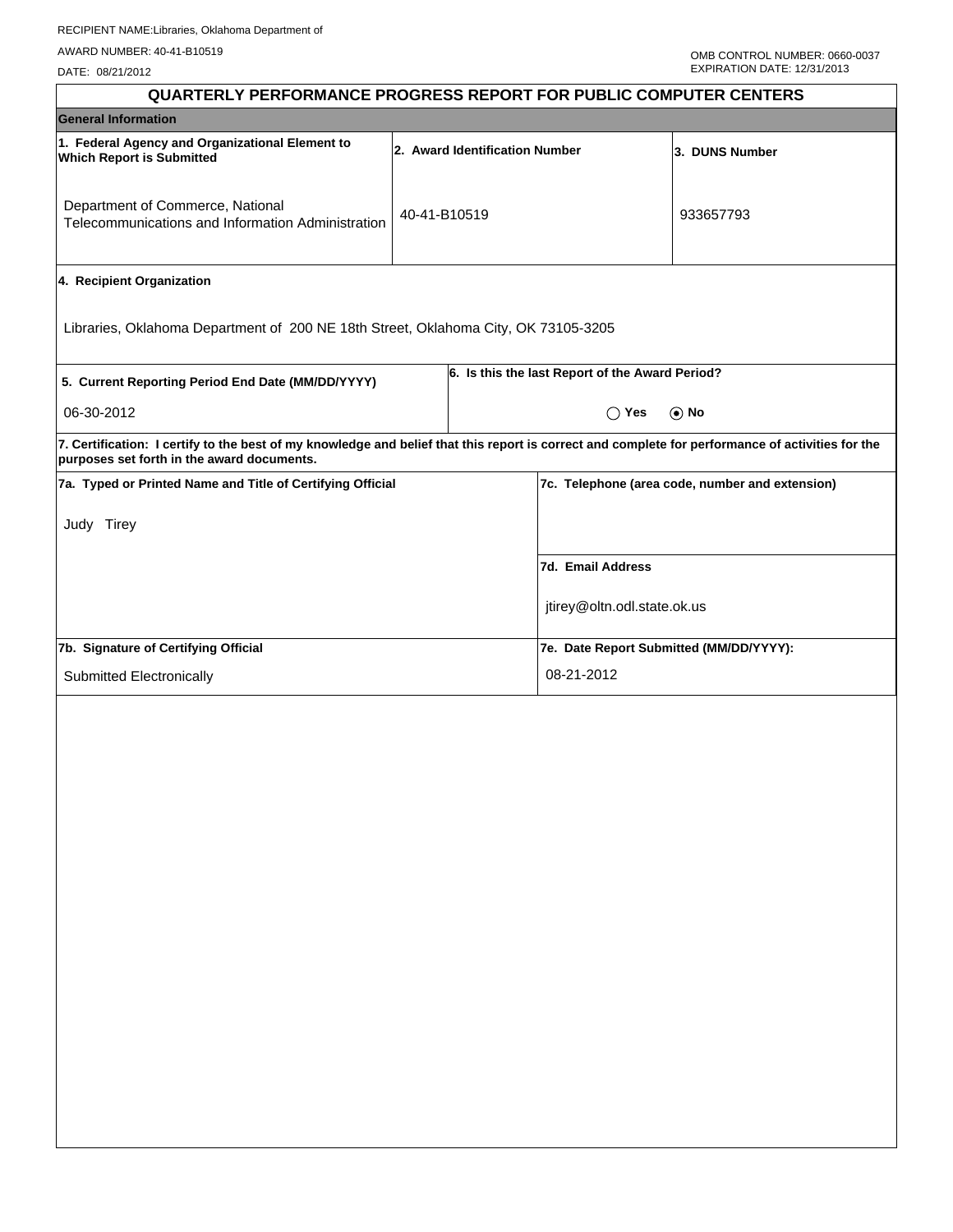DATE: 08/21/2012

**Project Indicators (This Quarter)**

## **1. Please describe significant project accomplishments completed during this quarter (600 words or less).**

The Mary E. Parker Memorial Library in Sulphur, Johnston County Library in Tishomingo, Love County in Marietta, Atoka County Library, and the Chickasaw Regional Library in Ardmore, all members of the Chickasaw Regional Library System, assisted 64 individuals locate information on the General Educational Development (GED) test, 37 with English as a Second Language (ESL), 143 with Health information and taught classes on multiple computer subjects including using E-Readers.

Increases in internet speed from 1.4 mbps were completed at six (6) additional libraries. The Bartlett-Carnegie Public Library in Sapulpa and the Will Rogers Library in Claremore received increased speed of 100 mbps; the Duncan Public Library, 30 mbps; the Bartlesville and Okmulgee Public Libraries and the Atoka County Library all received increased speed of 45 mbps. All libraries received maximum speed available from the infrastructure available in the area. Customers using the 163 computers at these locations are thrilled with the increased speed and can now Skype, use the videoconferencing facilities or download needed data.

The importance of these capabilities lies in the way individuals' lives are improved. A customer visited the Purcell Public Library in Purcell, Oklahoma to research a pharmaceutical company that supplied a drug for a life threatening disease that was not covered by her insurance. With the librarians assistance she found the latest information and a coupon for her to print to take to the pharmacy. She stated that no one had been able to help her with this until she came to the library.

Another instance occurred at the Tahlequah Public Library. A man who had very limited experience with computers came to the library to fill out an online application. Two staff members helped him get it completed. Later he came in and told them that he has already received a call about a job interview. Both the staff members were excited for him and gave each other a high five!

Brainfuse was selected as the online tool to provide Okconnect libraries' customers access to live online tutoring, career services, assessment, and study services. Adults also will receive live interview coaching, a resume lab, and assistance targeting jobs best suited to their skills. All citizens in the 44 counties of the 45 Okconnect libraries will have access to this database. "Waurika Public Library is thrilled about this!" They were a pilot library to test several products and their "patrons have loved this data base!"

Four (4) room-based videoconferencing units were ordered as increases in internet speed in those libraries are expected to be completed by August. The blade, movi licenses, switches and remaining firewalls were purchased.

The 2012 E-rate application was submitted and approved.

**2. Please provide the percent complete for the following key milestones in your project. Write "0" in the Percent Complete column and "N/ A" in the Narrative column if your project does not include this activity. If you provided additional milestones in your baseline report, please insert them at the bottom of the table. Figures should be reported cumulatively from award inception to the end of the most recent reporting quarter. Please provide a narrative description if the percent complete is different from the target provided in your baseline plan (300 words or less).**

| <b>Milestone</b>                         | Percent<br>Complete | Narrative (describe your reasons for any variance from the baseline<br>plan or any other relevant information)                                                                                                                                            |
|------------------------------------------|---------------------|-----------------------------------------------------------------------------------------------------------------------------------------------------------------------------------------------------------------------------------------------------------|
| 2.a. Overall Project                     | 53                  | There continues to be two stumbling blocks contributing to<br>slowdown of project implementation: 2011 Erate has not been<br>awarded and increase in broadband speed has been very slow.<br>Okconnect has had no control regarding dates of installation. |
| 2.b. Equipment / Supply Purchases        |                     | Progress reported in Question 4 below                                                                                                                                                                                                                     |
| 2.c. Public Computer Centers Established |                     | Progress reported in Question 4 below                                                                                                                                                                                                                     |
| 2.d. Public Computer Centers Improved    |                     | Progress reported in Question 4 below                                                                                                                                                                                                                     |
| 2.e. New Workstations Installed          |                     | Progress reported in Question 4 below                                                                                                                                                                                                                     |
| 2.f. Existing Workstations Upgraded      |                     | Progress reported in Question 4 below                                                                                                                                                                                                                     |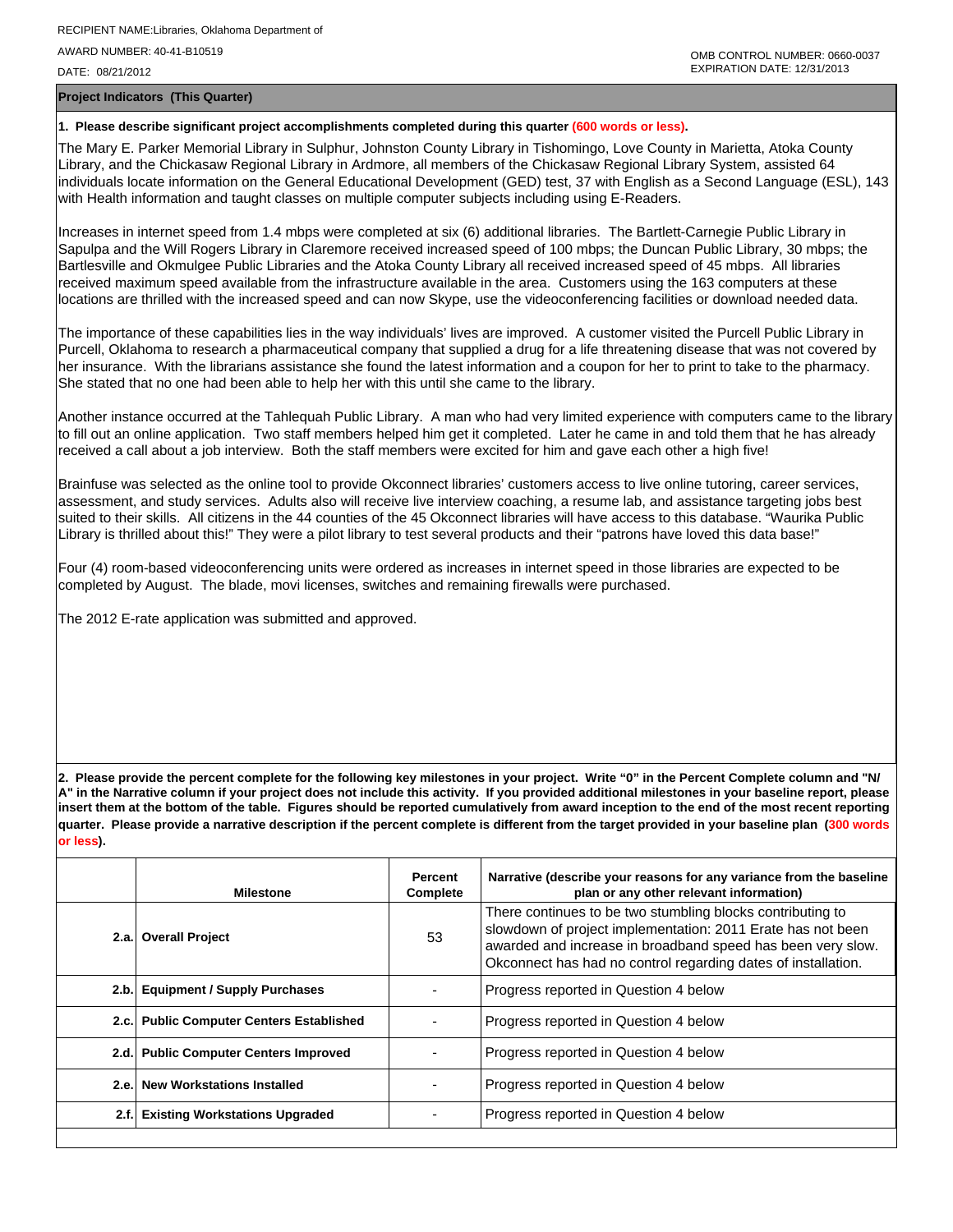DATE: 08/21/2012

| 2.g. Outreach Activities     | Progress reported in Question 4 below |  |
|------------------------------|---------------------------------------|--|
| 2.h. Training Programs       | Progress reported in Question 4 below |  |
| 2.i. Other (please specify): | Progress reported in Question 4 below |  |

**3. Please describe any challenges or issues faced during this past quarter in achieving planned progress against the project milestones listed above. In particular, please identify any areas or issues where technical assistance from the BTOP program may be useful (600 words or less).**

Libraries continue to receive increased broadband, firewalls and videoconferencing equipment as the vendors complete their installations. However, three issues continue to contribute to a slower pace than anticipated. Every order relating to equipment must be approved by the Oklahoma Office of State Finance. As many state agencies, they are understaffed and often it is a wait to receive approval. Another factor is the multiple vendors who are involved with the project. Each was selected through the Erate bid process and is working hard. However, scheduling each service or installation in the proper order is challenging and waiting periods can be longer than expected. The third issue is the 2011 Erate application has not yet been approved, so it is hard to purchase equipment and implement programs when this section of the budget is unknown. All three issues are out of Okconnect staff's control, but continue to slow down project implementation.

**4. Please provide actual total numbers to date or typical averages for the following key indicators, as specified in the question. Write "0" in the Total column and "N/A" in the Narrative column if your project does not include this activity. Unless otherwise indicated below, figures should be reported cumulatively from award inception to the end of the most recent reporting quarter. Please provide a narrative explanation if the total is different from the target provided in your baseline plan (300 words or less).** 

| Indicator                                                                                                                  |                                       | Total    | Narrative (describe your reasons for any variance from the baseline<br>plan or any other relevant information)                                                                                                                                                                                |                                                |  |  |  |
|----------------------------------------------------------------------------------------------------------------------------|---------------------------------------|----------|-----------------------------------------------------------------------------------------------------------------------------------------------------------------------------------------------------------------------------------------------------------------------------------------------|------------------------------------------------|--|--|--|
| 4.a. New workstations installed and available<br>4.a. to the public                                                        |                                       | 230      | <b>NA</b>                                                                                                                                                                                                                                                                                     |                                                |  |  |  |
| 4.b. Average users per week (NOT cumulative)                                                                               |                                       | 18,542   | Number used is the average users per week collected last quarter.<br>Not enough surveys were completed and returned to form a new<br>average.                                                                                                                                                 |                                                |  |  |  |
| 4.c. Number of PCCs with upgraded broadband<br>lconnectivitv                                                               |                                       | 351      | Hardware has been installed in the libraries in preparation of<br>increased broadband speed. However, Onenet, who leases lines<br>from AT&T was awarded many of the Erate broadband<br>connections. Communication is only through Onenet and they too<br>are at the mercy of AT&T's schedule. |                                                |  |  |  |
| 4.d. Number of PCCs with new broadband<br>wireless connectivity                                                            |                                       | $\Omega$ | <b>NA</b>                                                                                                                                                                                                                                                                                     |                                                |  |  |  |
| Number of additional hours per week<br>4.e. existing and new PCCs are open to the<br>0<br>public as a result of BTOP funds |                                       |          | <b>NA</b>                                                                                                                                                                                                                                                                                     |                                                |  |  |  |
|                                                                                                                            |                                       |          | 5. Training Programs. In the chart below, please describe the training programs provided at each of your BTOP-funded PCCs.                                                                                                                                                                    |                                                |  |  |  |
| Name of Training Program                                                                                                   | Length of Program (per hour<br>basis) |          | <b>Number of Participants per</b><br>Program                                                                                                                                                                                                                                                  | <b>Number of Training Hours per</b><br>Program |  |  |  |
|                                                                                                                            |                                       |          |                                                                                                                                                                                                                                                                                               |                                                |  |  |  |

| <b>Name of Training Program</b> | $\mathbf{u}$<br>basis) | Program        | .<br>Program |
|---------------------------------|------------------------|----------------|--------------|
| Sharing your digital photos     | $\overline{2}$         | 40             | 80           |
| Creating a digital video        | 2                      | 40             | 80           |
| Ask your computer questions     | 2                      | 40             | 80           |
| Introduction to Facebook        | 2                      | 2              | 4            |
| Digital cameras                 | 2                      | 8              | 16           |
| Introduction to Email           | $\overline{2}$         | 4              | 8            |
| <b>Word Processing</b>          | $\overline{c}$         | $\overline{2}$ | 4            |
| World Book for teachers         |                        |                |              |
| All about photos                |                        |                |              |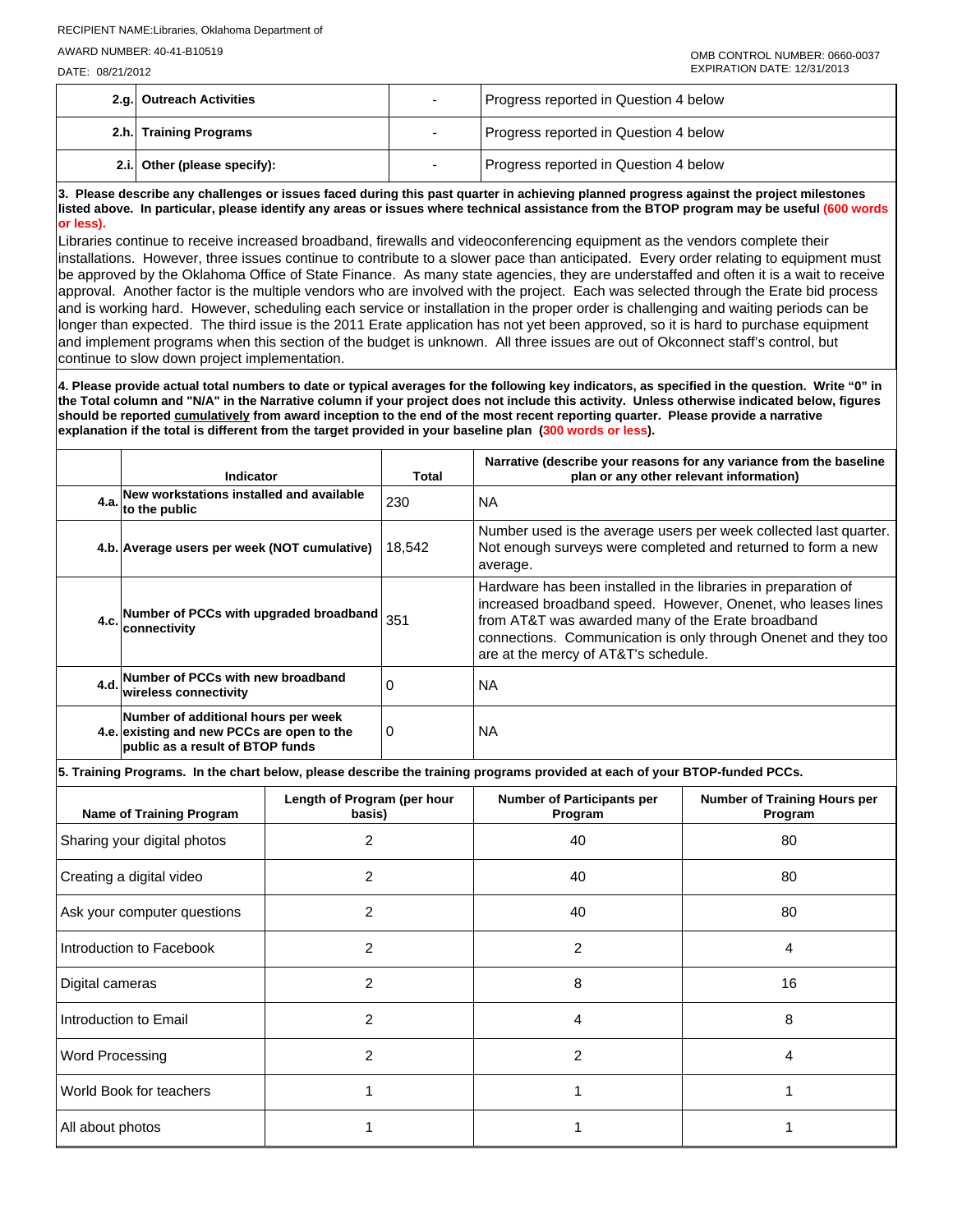RECIPIENT NAME:Libraries, Oklahoma Department of

AWARD NUMBER: 40-41-B10519 DATE: 08/21/2012

| Ebooks                   | 1                         | 1                | 1                       |
|--------------------------|---------------------------|------------------|-------------------------|
| Facebook 101             | $\mathbf{1}$              | $\mathbf{1}$     | $\mathbf{1}$            |
| Basic computing          | $\mathbf{1}$              | $\overline{4}$   | $\overline{\mathbf{4}}$ |
| Windows 7                | $\mathbf{1}$              | $\mathbf{1}$     | 1                       |
| Windows 7                | 1                         | $\boldsymbol{2}$ | $\boldsymbol{2}$        |
| Basic computing          | 1                         | 1                | 1                       |
| Excel basics             | 1                         | $\sqrt{3}$       | $\sqrt{3}$              |
| Internet basics          | $\mathbf{1}$              | $\mathbf{1}$     | 1                       |
| All about photos         | 1                         | $\boldsymbol{2}$ | 1                       |
| Power Point              | $\mathsf 3$               | $\overline{2}$   | $\,6\,$                 |
| Kindle                   | $\sqrt{3}$                | $\,6\,$          | 18                      |
| Basic computers          | 3                         | 1                | $\sqrt{3}$              |
| Internet safe browsing   | $\overline{2}$            | $\sqrt{3}$       | $\,6\,$                 |
| Internet email           | $\sqrt{2}$                | $\sqrt{3}$       | $\,6\,$                 |
| Basic computers          | $\sqrt{2}$                | $\mathbf{3}$     | $\,6\,$                 |
| Computer maintenance     | $\sqrt{3}$                | $\overline{4}$   | 12                      |
| Facebook                 | $\sqrt{3}$                | $\mathbf{3}$     | $\boldsymbol{9}$        |
| Computer basics          | 1                         | $\,6\,$          | $\,6\,$                 |
| Computer basics          | 1                         | $\,6\,$          | $\,6\,$                 |
| Beginning computer       | 2                         | $\overline{2}$   | 4                       |
| Beginning computer       | $\overline{2}$            | $\boldsymbol{2}$ | $\overline{4}$          |
| Microsoft Excel          | $\overline{\mathbf{4}}$   | $\boldsymbol{9}$ | 36                      |
| Email for beginners      | $\overline{c}$            | $\boldsymbol{2}$ | $\overline{4}$          |
| Facebook                 | $\overline{c}$            | $\mathsf 3$      | $\,6\,$                 |
| <b>Basic internet</b>    | $\overline{2}$            | $\overline{7}$   | 14                      |
| How to use the internet  | $\overline{2}$            | $\overline{7}$   | 14                      |
| Basic internet searching | $\sqrt{2}$                | $\overline{4}$   | $\bf 8$                 |
| AARP tax help            | $\mathbf{3}$              | 22               | 66                      |
| AARP tax help            | $\ensuremath{\mathsf{3}}$ | 28               | 84                      |
|                          |                           |                  |                         |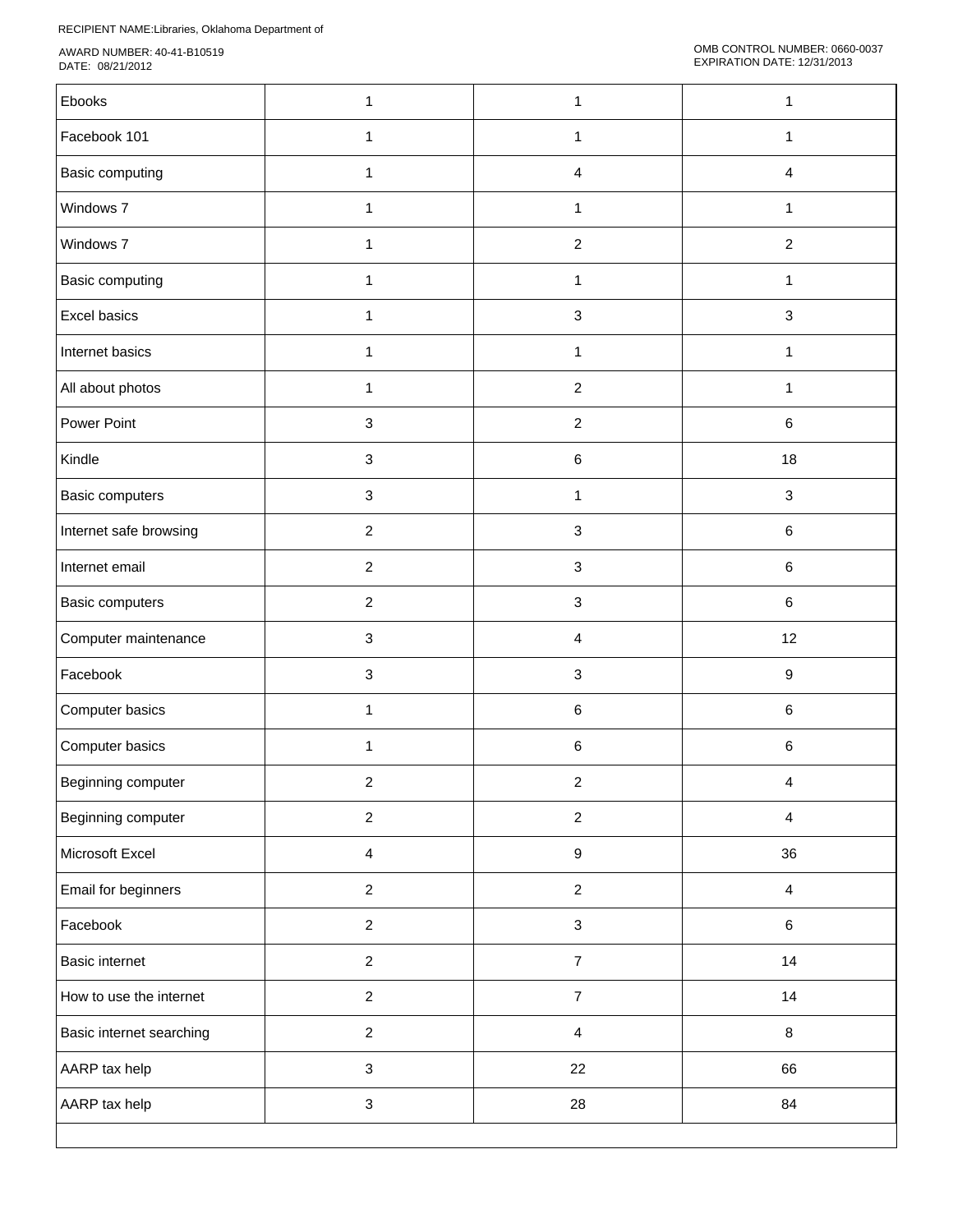RECIPIENT NAME:Libraries, Oklahoma Department of

AWARD NUMBER: 40-41-B10519 DATE: 08/21/2012

| AARP tax help                           | $\sqrt{3}$           | 32             |                         |                | 96             |  |
|-----------------------------------------|----------------------|----------------|-------------------------|----------------|----------------|--|
| AARP tax help                           | 3                    |                | 32                      |                | 96             |  |
| AARP tax help                           | 3                    |                | 29                      |                | 87             |  |
| ODL computers & electronic<br>resources | $\,6$                |                | 12                      |                | 72             |  |
| E readers                               | $\mathbf{1}$         |                | 3                       |                | 3              |  |
| E readers                               | $\mathbf{1}$         |                | 20                      |                | 20             |  |
| E readers                               | $\mathbf{1}$         |                | 41                      |                | 41             |  |
| E readers                               | $\mathbf{1}$         |                | 12                      |                | 12             |  |
| Mouse and keyboard                      | $\mathbf{1}$         |                | 4                       |                | $\overline{4}$ |  |
| Database training                       | $\mathbf{1}$         |                | $\boldsymbol{2}$        |                | $\overline{c}$ |  |
| Introduction to computers               | $\mathbf{1}$         | $\overline{c}$ |                         |                | $\overline{2}$ |  |
| Email                                   | $\mathbf{1}$         | 3              |                         |                | 3              |  |
| Surf web                                | $\mathbf{1}$         | 4              |                         | $\overline{4}$ |                |  |
| Mouse and keyboard                      | $\mathbf{1}$         |                | $\, 8$                  |                | $\bf 8$        |  |
| Beginners Word 07                       | $\mathbf{1}$         |                | $\overline{7}$          |                | $\overline{7}$ |  |
| Create a resume                         | 1                    | $\overline{c}$ |                         |                | $\overline{2}$ |  |
| Surf the web                            | $\mathbf{1}$         | $\overline{2}$ |                         |                | $\overline{2}$ |  |
| Mouse and keyboard                      | $\mathbf{1}$         | 4              |                         |                | $\overline{4}$ |  |
| Word 07                                 | $\mathbf{1}$         |                | $\overline{\mathbf{4}}$ |                | 4              |  |
|                                         | Add Training Program |                | Remove Training Program |                |                |  |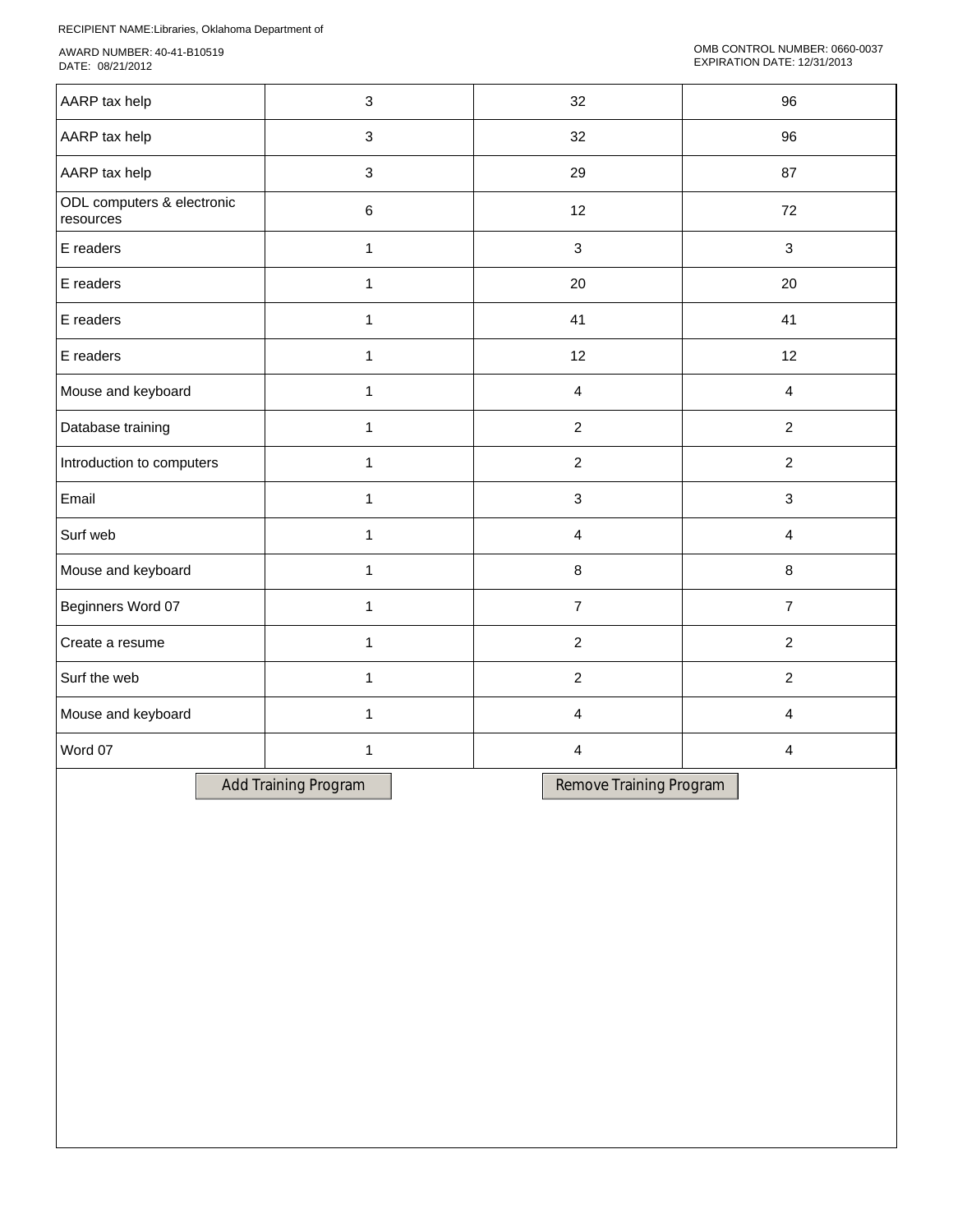AWARD NUMBER: 40-41-B10519 DATE: 08/21/2012

**Project Indicators (Next Quarter)**

**1. Please describe significant project accomplishments planned for completion during the next quarter (600 words or less).**

Vendors will continue to visit libraries to install firewalls, videoconferencing equipment and upgrade broadband speed. Okconnect staff will continue to verify that work has been accomplished. Significant time is spent on the phone with libraries answering questions and troubleshooting. Additional videoconferencing units will be ordered and installed. One Okconnect staff member will attend videoconferencing installations. Staff continue to expect (hope) for verification of 2011 Erate award. If award is received, this would

greatly increase the rate of purchase of the remaining videoconferencing equipment, server, and movi licenses.

The server purchased and placed at Onenet will be installed and brought on line. Okconnect libraries who have received their videoconferencing equipment will be able to schedule and record up to 20 high definition sessions through use of this equipment. It is anticipated that an RFP will be issued to select an advertising company to design and implement advertising for the new computers, software, videoconferencing, and increased broadband speeds to the public.

Staff will continue to work with the Oklahoma Department of Central Services to refine the RFP for the Okconnect website. It is anticipated that the request for bid will be advertised and awarded this quarter.

Brainfuse will be implemented and librarians will be trained how to use the program. Advertising will be conducted on a county level on program benefits and use. Librarians will be expected to offer classes and individualized assistance on this database.

Okconnect staff will attend an RSquared; the Risk and Reward conference, highlighting programs in creative spaces, culture, customer curiosity, and abundant community.

**2. Please provide the percent complete anticipated for the following key milestones in your project as of the end of the next quarter. Write "0" in the second column if your project does not include this activity. Figures should be reported cumulatively from award inception to the end of the next reporting quarter. Please provide a narrative description if the planned percent complete is different from the target provided in your baseline plan (300 words or less).**

|      | <b>Milestone</b>                         | <b>Planned</b><br>Percent<br>Complete | Narrative (describe reasons for any variance from baseline plan<br>or any relevant information) |
|------|------------------------------------------|---------------------------------------|-------------------------------------------------------------------------------------------------|
|      | 2.a. Overall Project                     | 66                                    | <b>NA</b>                                                                                       |
| 2.b. | <b>Equipment / Supply Purchases</b>      |                                       | Milestone Data Not Required                                                                     |
|      | 2.c. Public Computer Centers Established |                                       | Milestone Data Not Required                                                                     |
|      | 2.d. Public Computer Centers Improved    |                                       | Milestone Data Not Required                                                                     |
| 2.e. | New Workstations Installed               |                                       | Milestone Data Not Required                                                                     |
| 2.f. | <b>Existing Workstations Upgraded</b>    |                                       | Milestone Data Not Required                                                                     |
| 2.g. | <b>Outreach Activities</b>               | ۰                                     | Milestone Data Not Required                                                                     |
| 2.h. | <b>Training Programs</b>                 |                                       | Milestone Data Not Required                                                                     |
| 2.i. | Other (please specify):                  |                                       | Milestone Data Not Required                                                                     |

**3. Please describe any challenges or issues anticipated during the next quarter that may impact planned progress against the project milestones listed above. In particular, please identify any areas or issues where technical assistance from the BTOP program may be useful (600 words or less).**

Okconnect staff will strive to comply with the 67% completion rate expected by the BTOP grant agreement. This will be difficult as most of the issues are beyond staff control. Staff will continue to work with vendors to get completion of as much installation as possible, but this is dependent upon their schedules and available workers.

If the Okconnect Erate consortium receives the Erate award, staff will be prepared to rapidly present orders to Office of State Finance for approval and submit to vendors as soon as possible.

Verifying that Brainfuse has been installed and implemented at each Okconnect library will be a challenge. Each librarian must be contacted to verify library and off site access to Brainfuse. The 45 librarians will each need to receive sufficient training on the database to be able to assist customers and teach classes. Literacy coalitions and Oklahoma Department of Commerce Workforce Development leaders must also be notified of its availability and trained on its use.

With the acquisition and installation of the server at Onenet, Okconnect staff will need to work with Onenet to establish procedures for scheduling and recording videoconferencing sessions from the 45 sites. Librarians will need to be informed and learn the procedure for scheduling and recording videoconferencing sessions. This will require working with 45 individuals as well as Onenet.